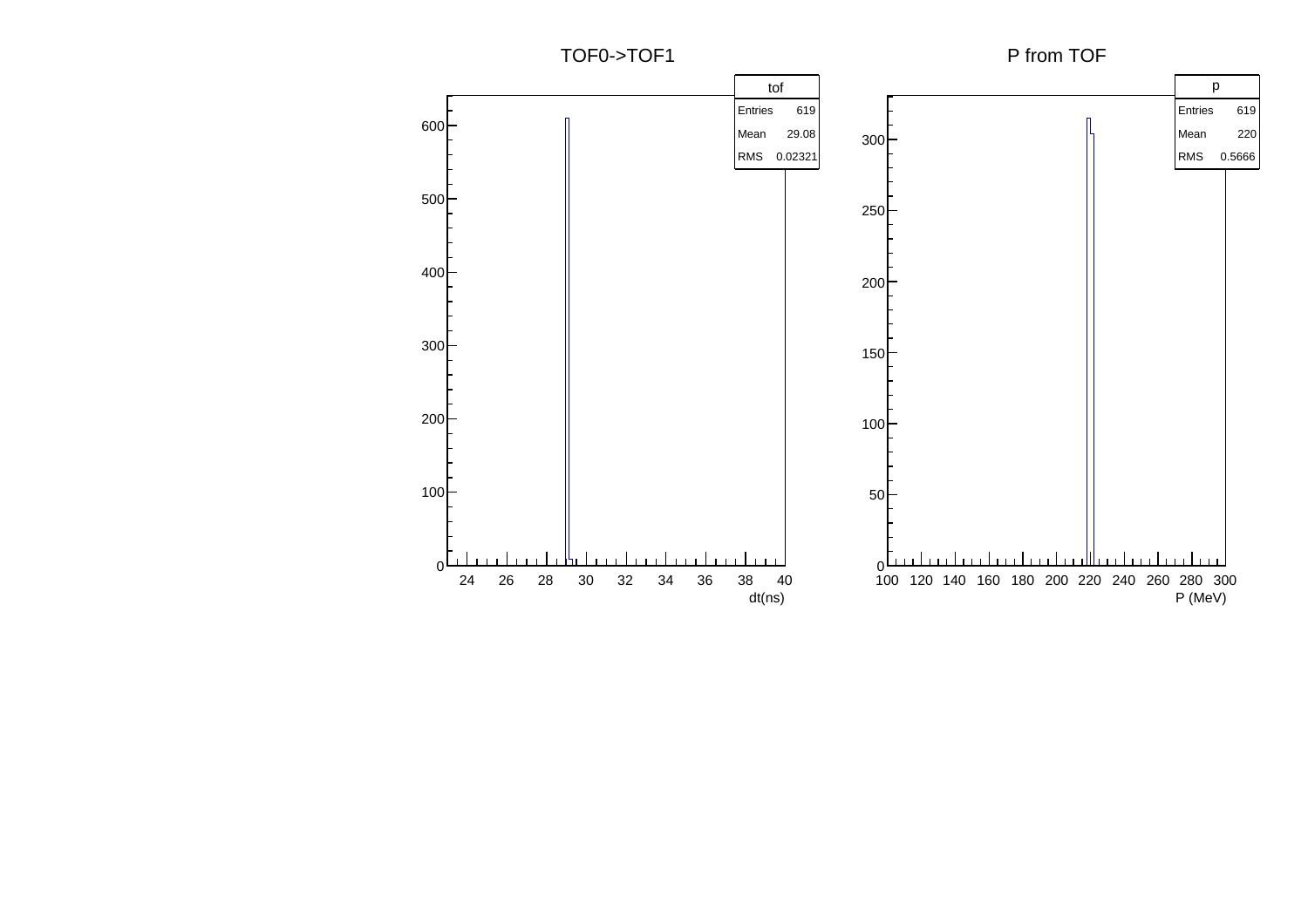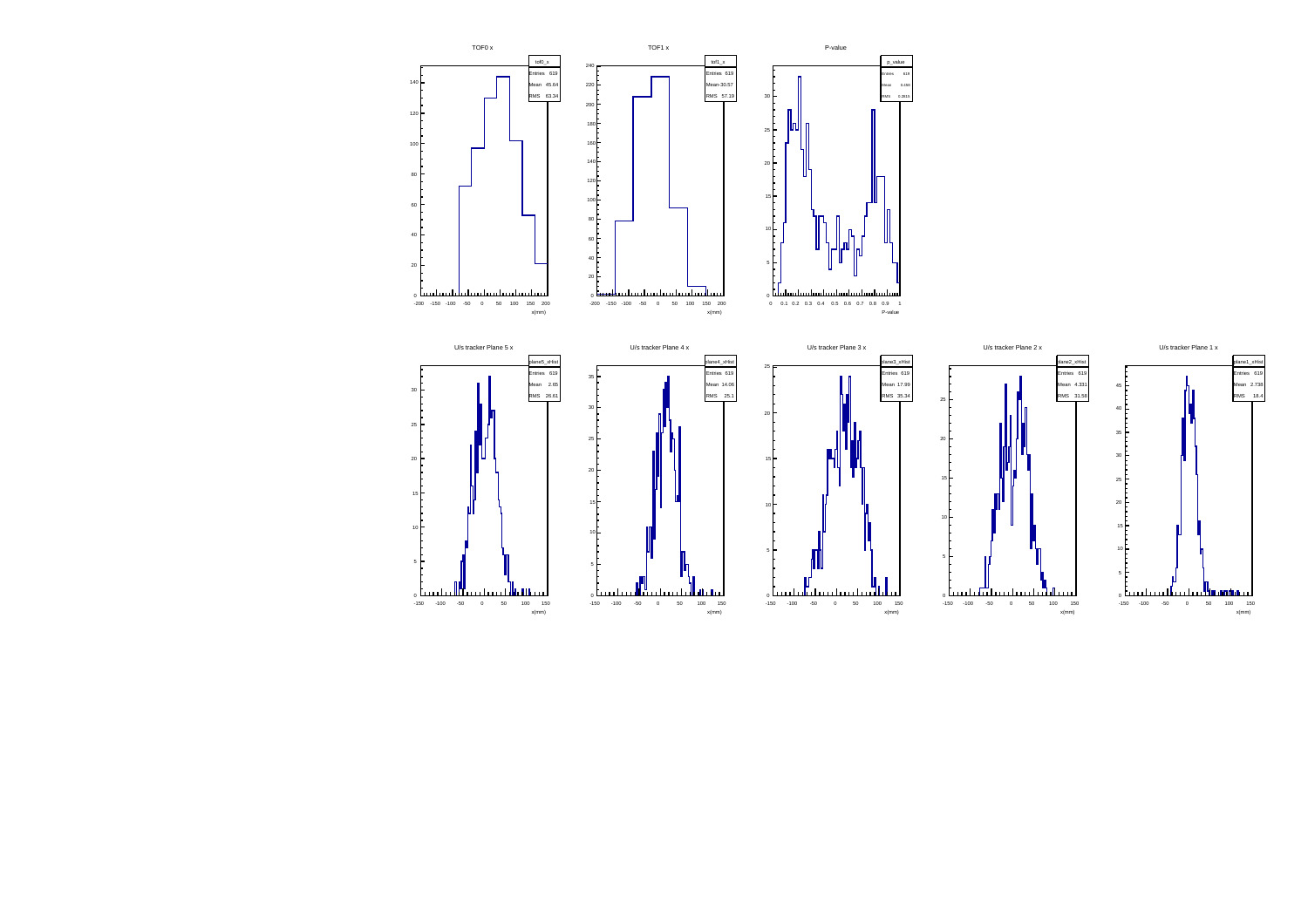









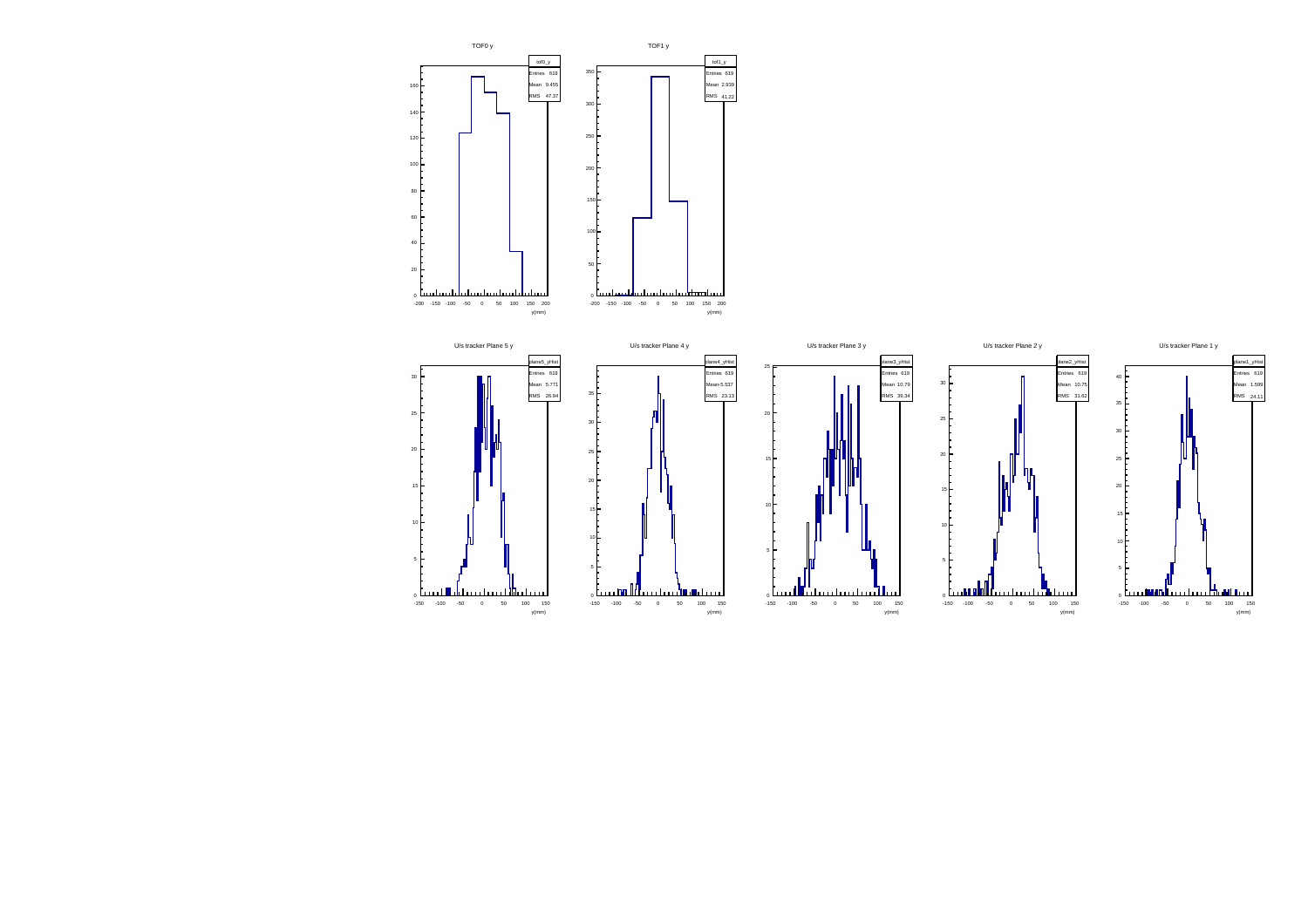

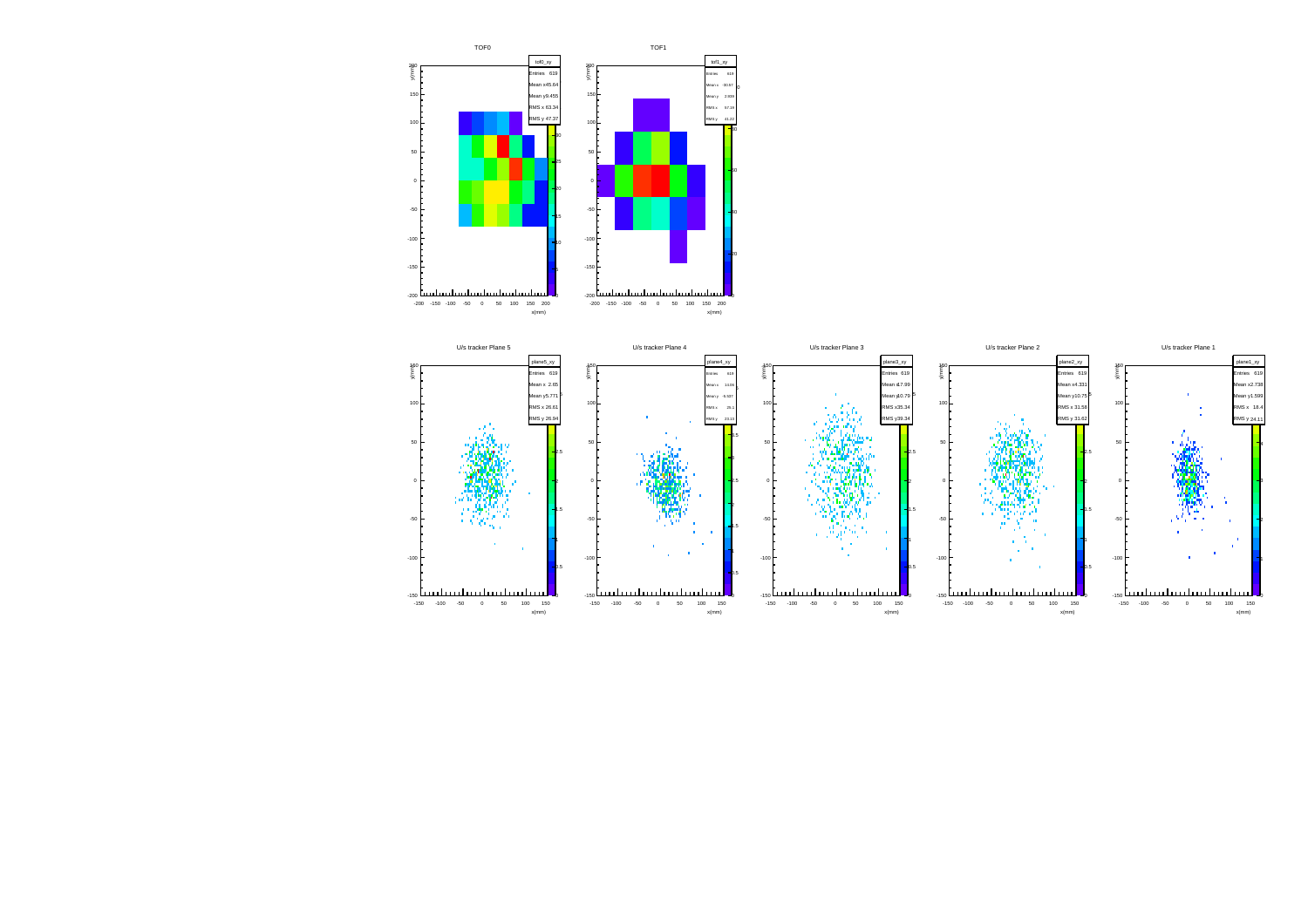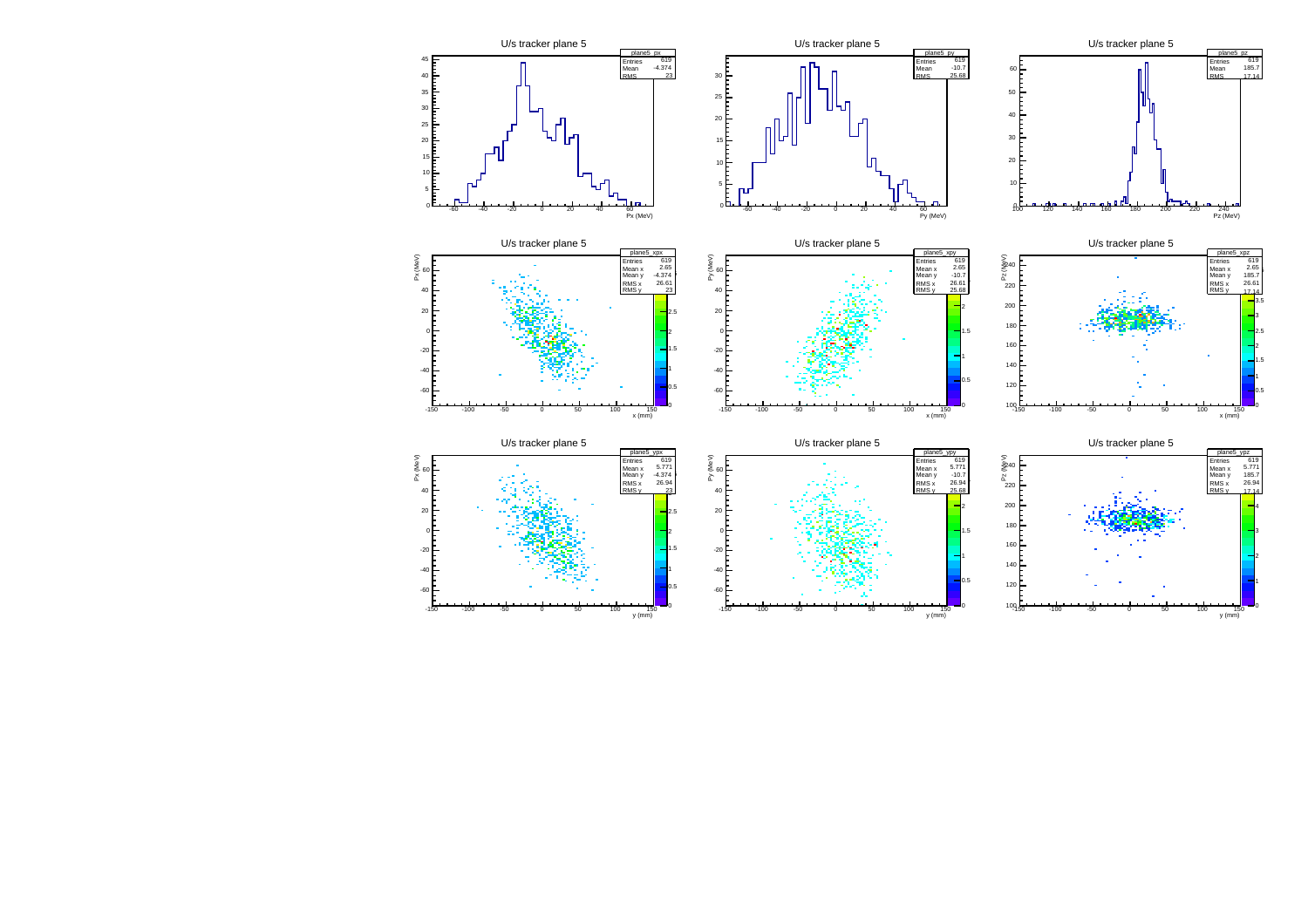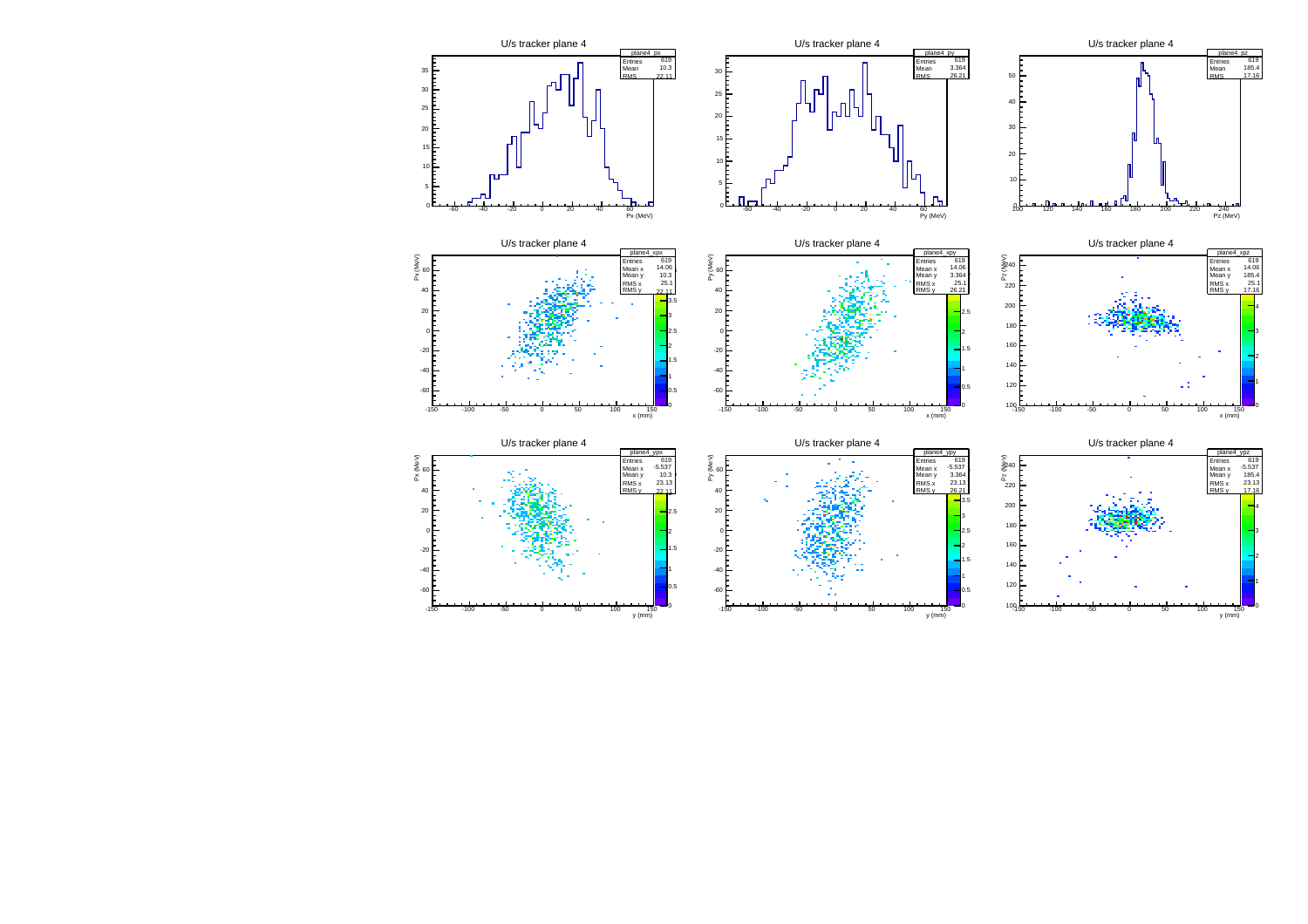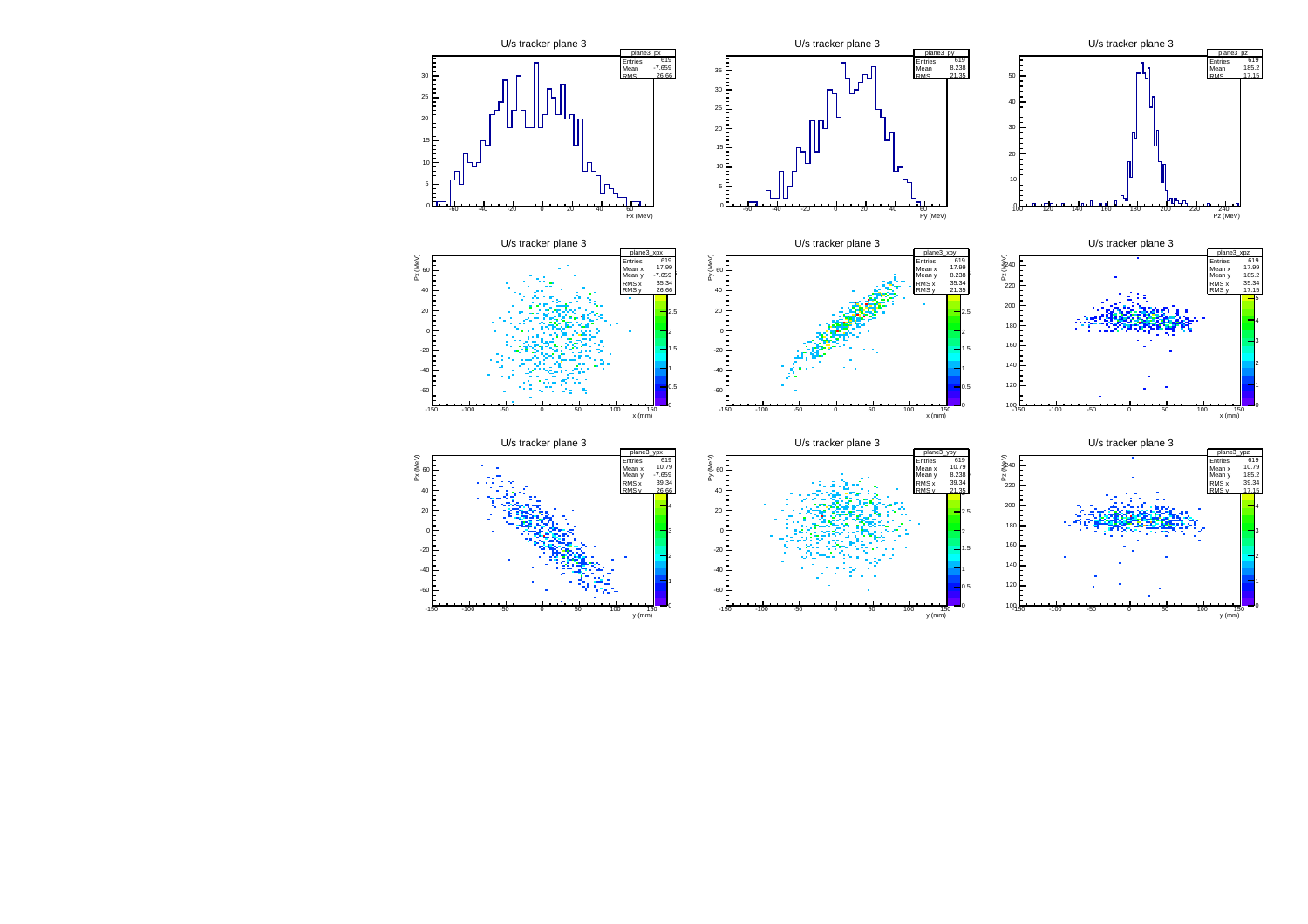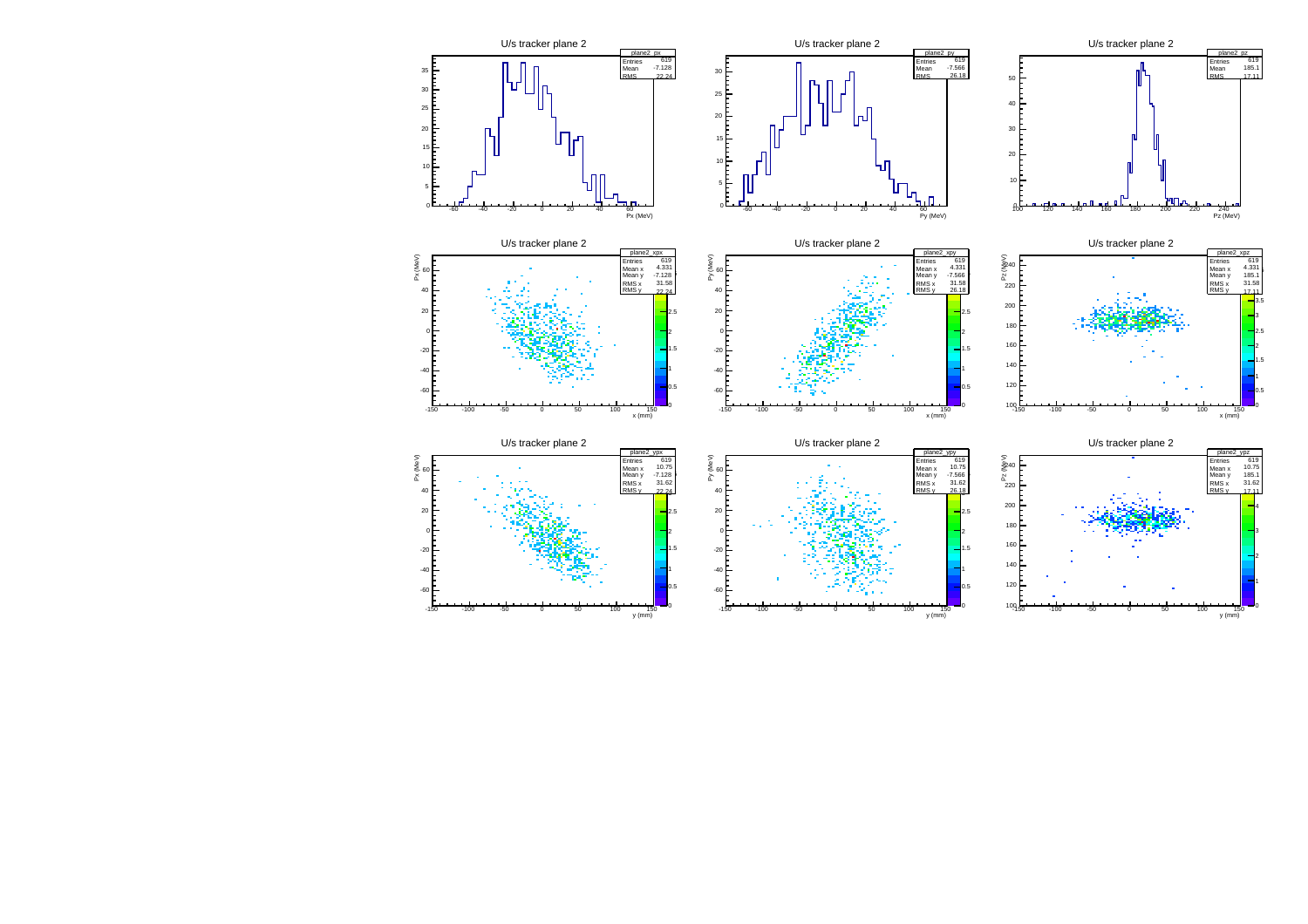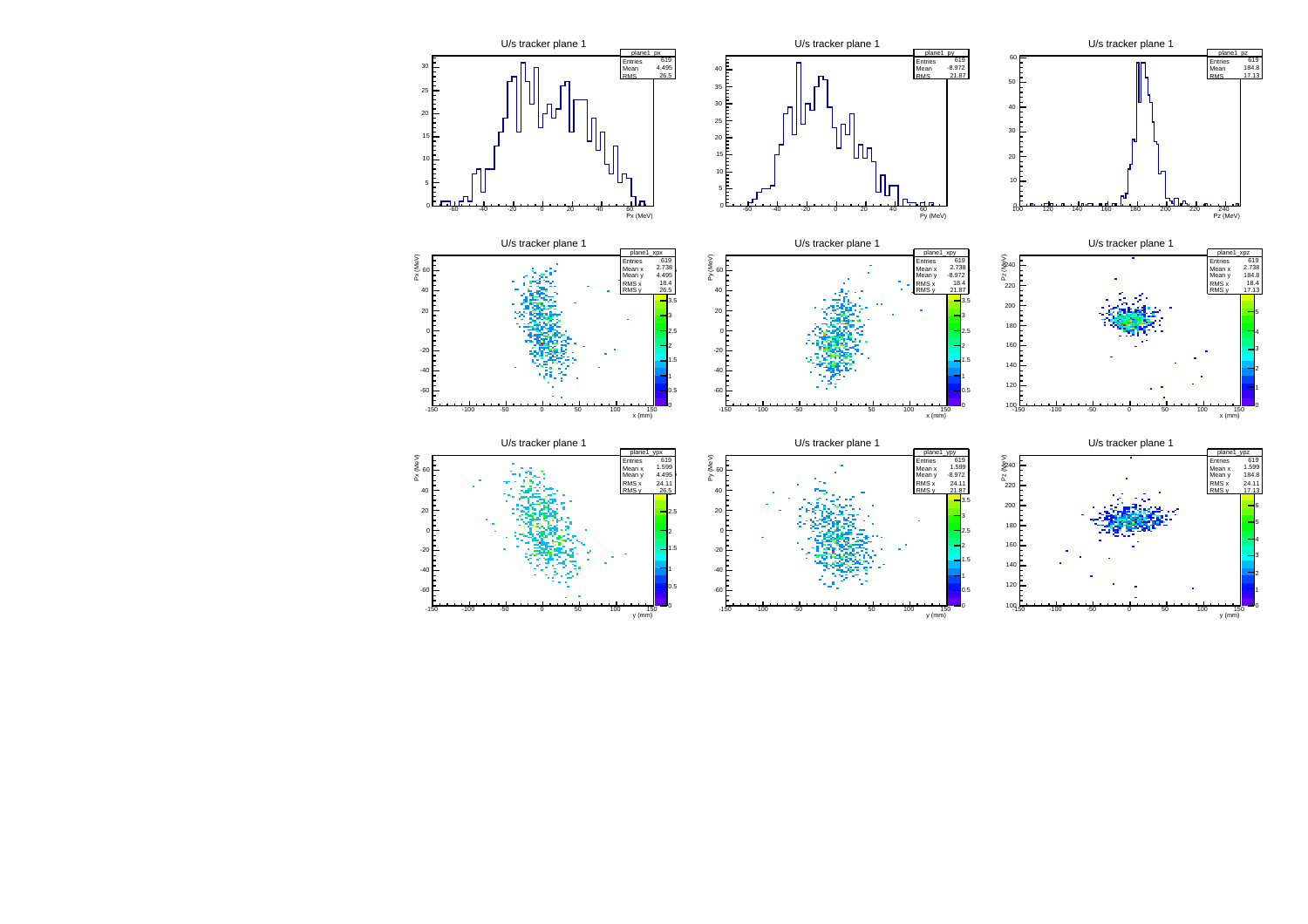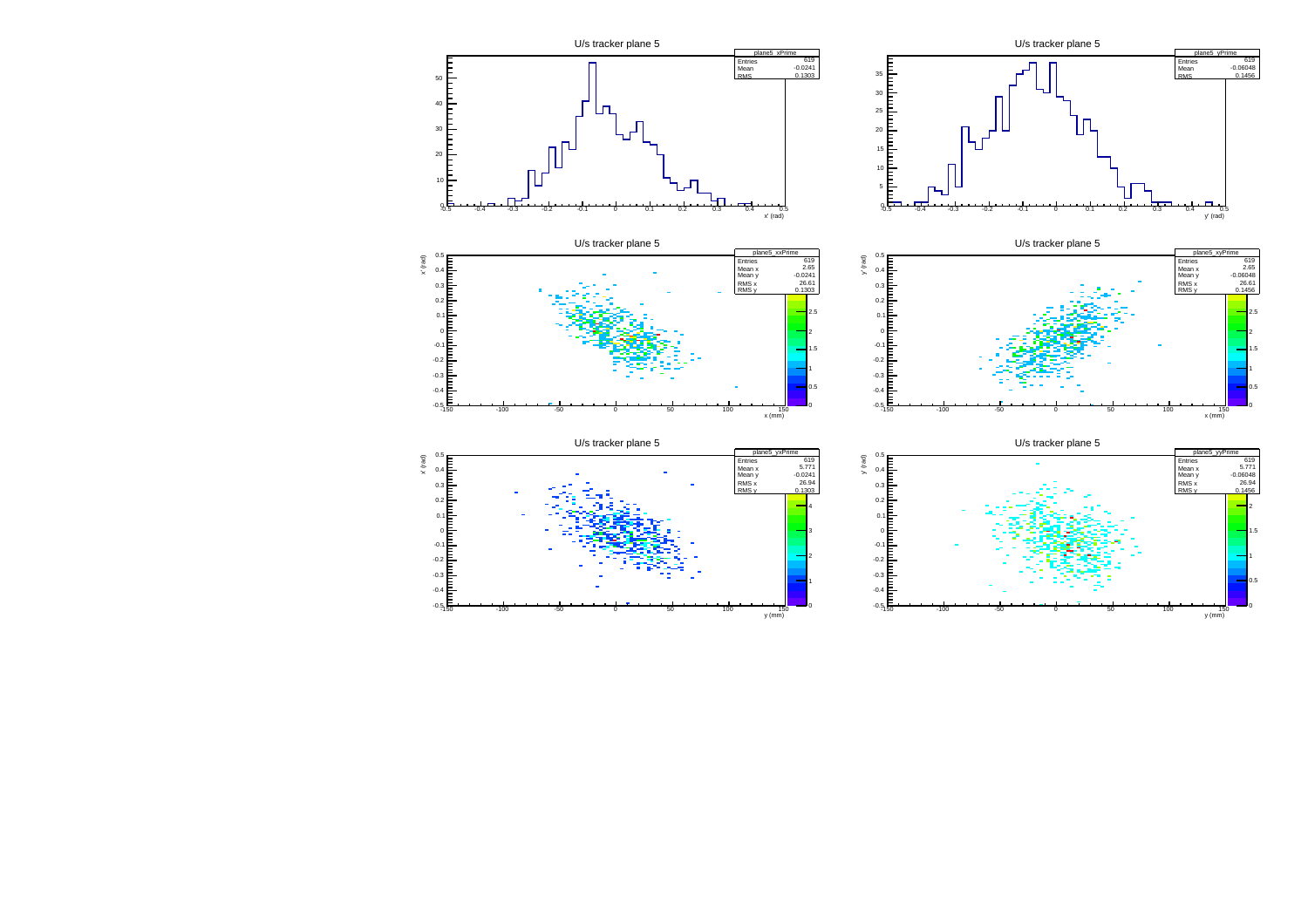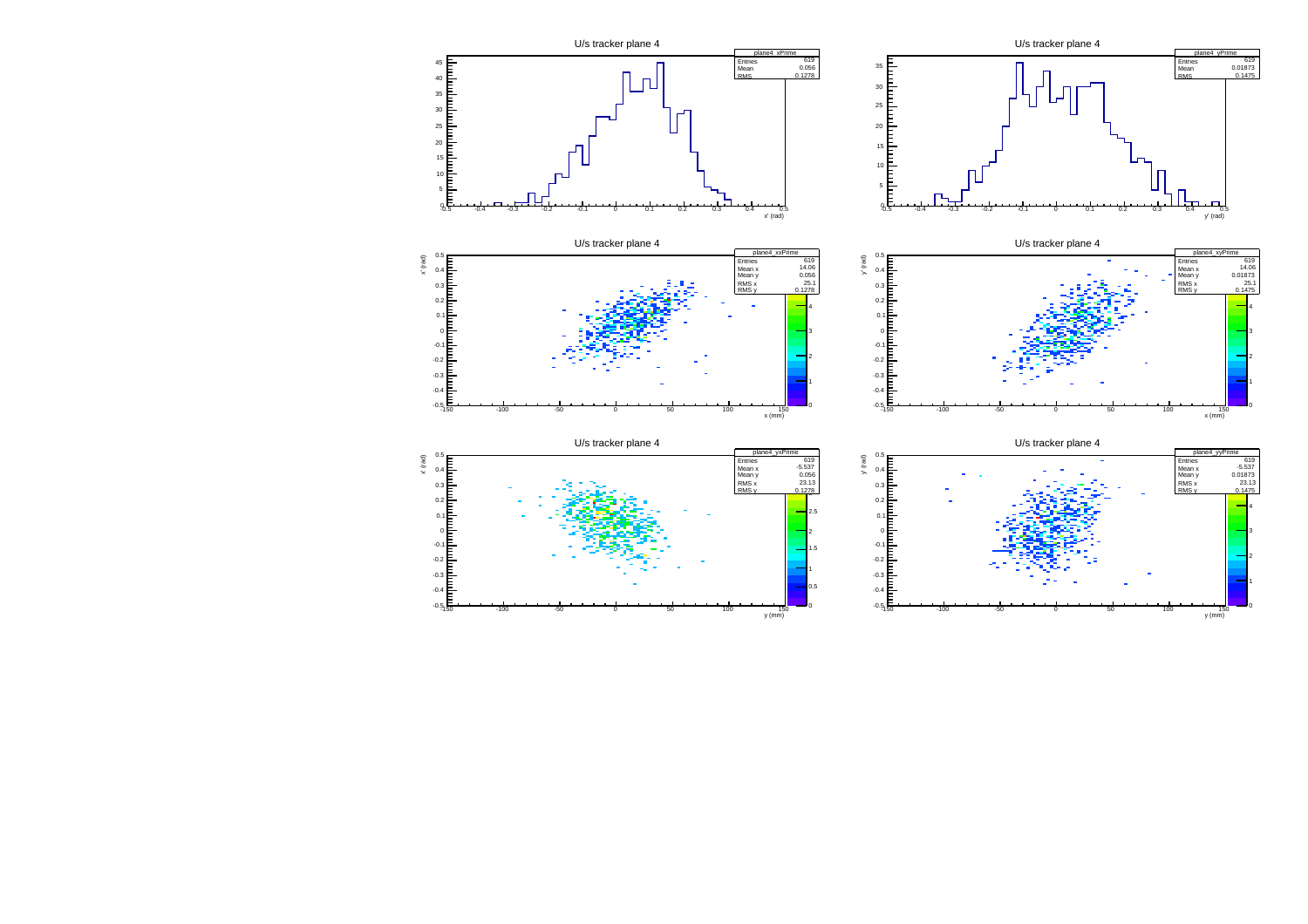

 $\frac{150}{y (mm)}$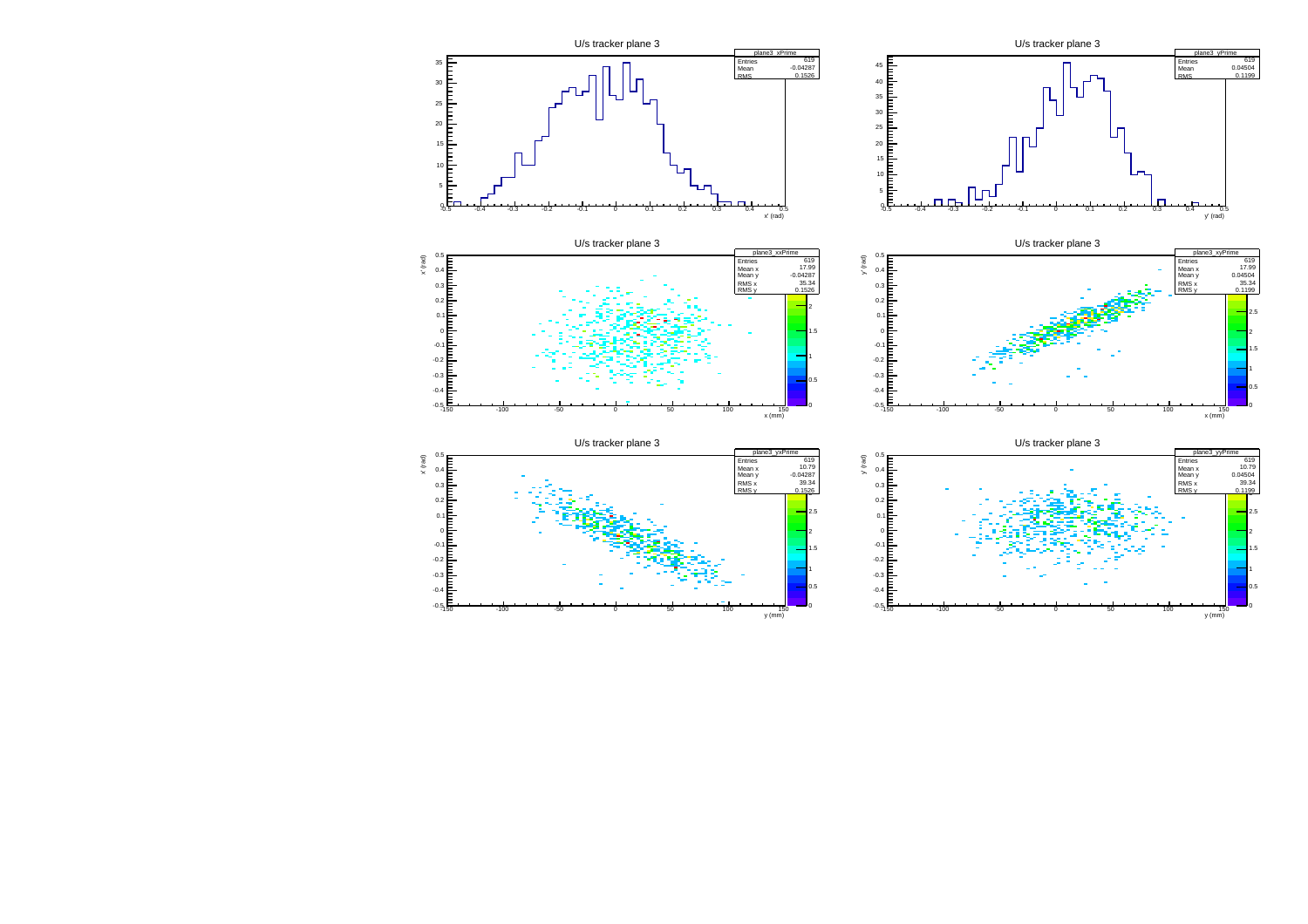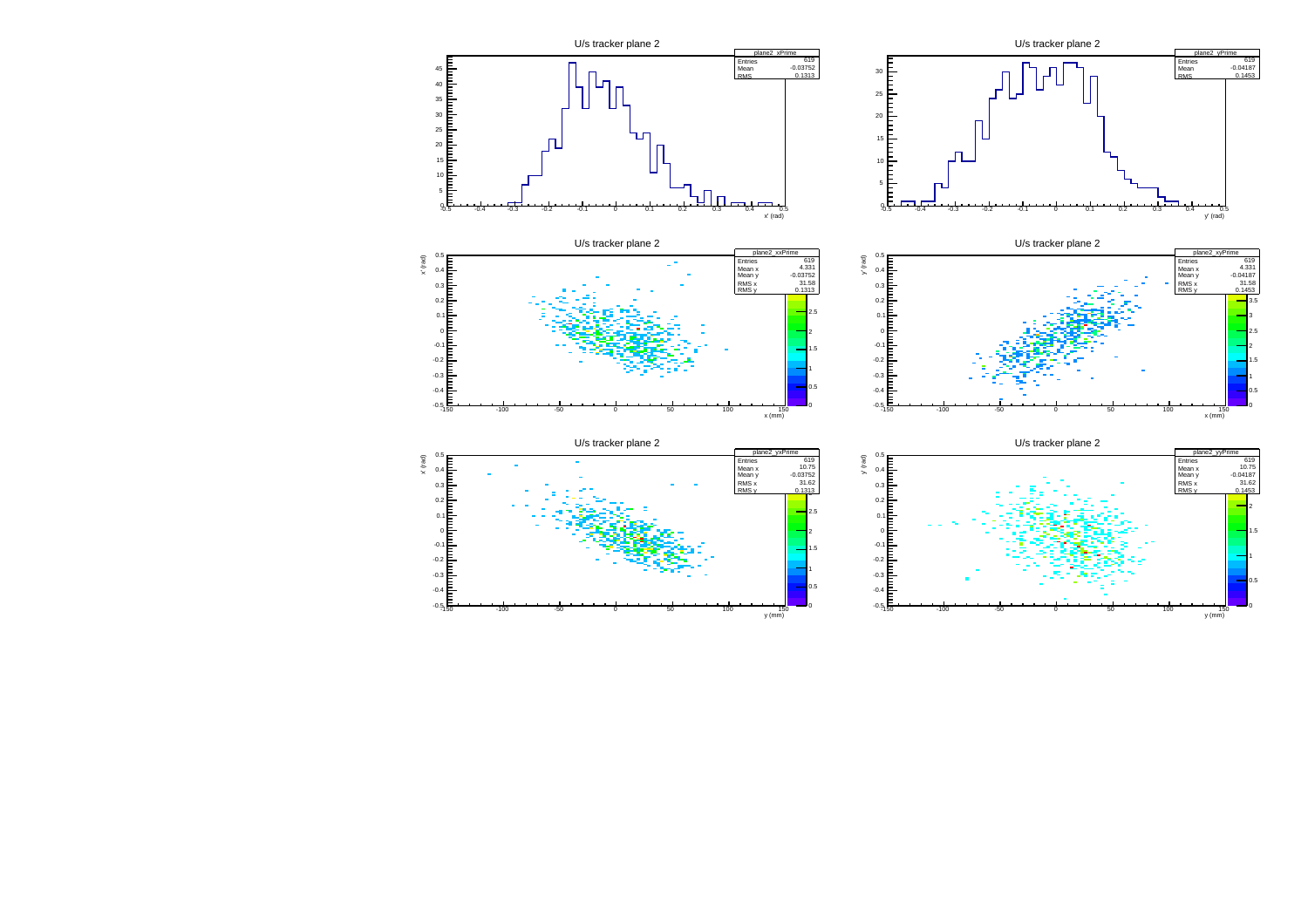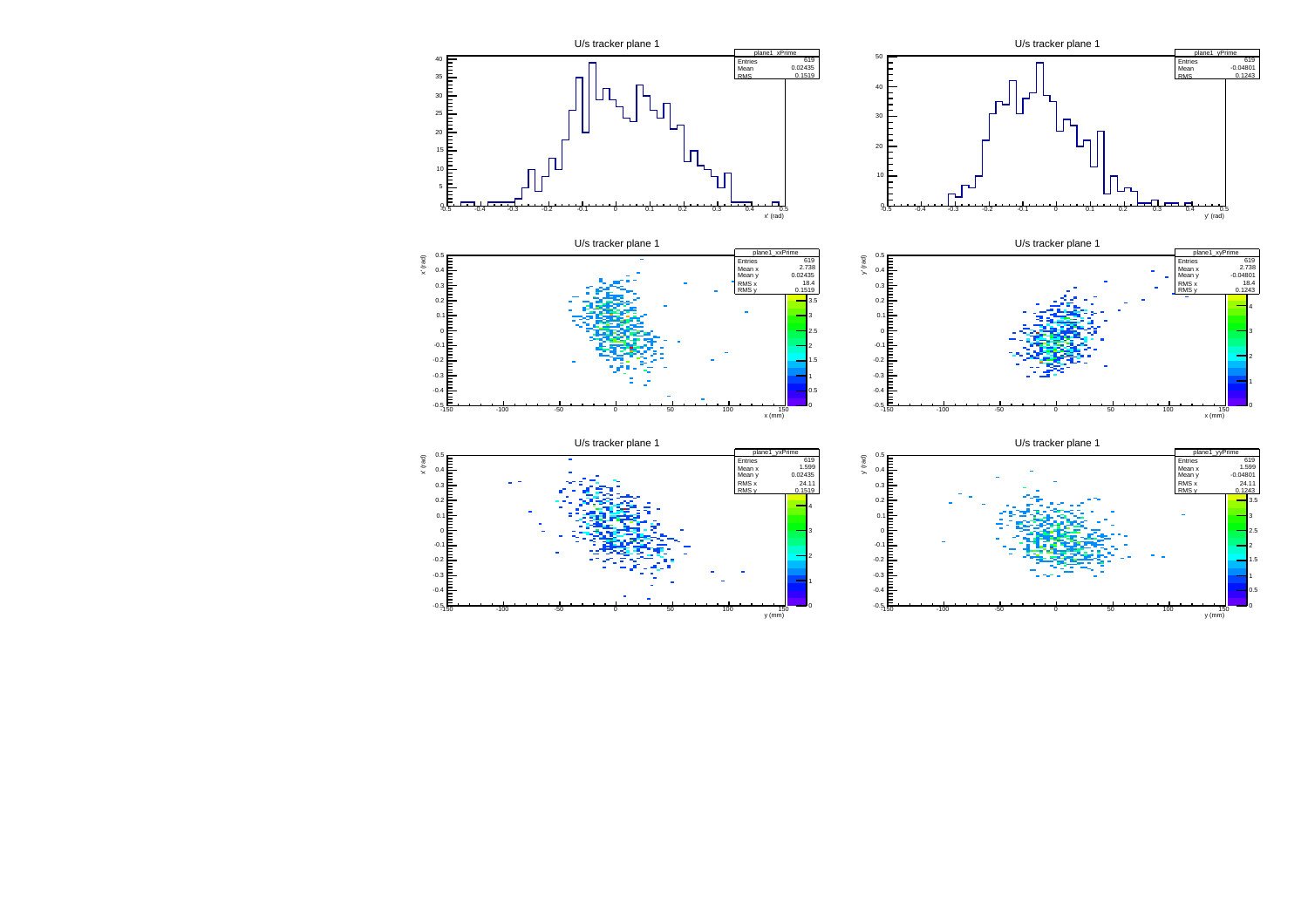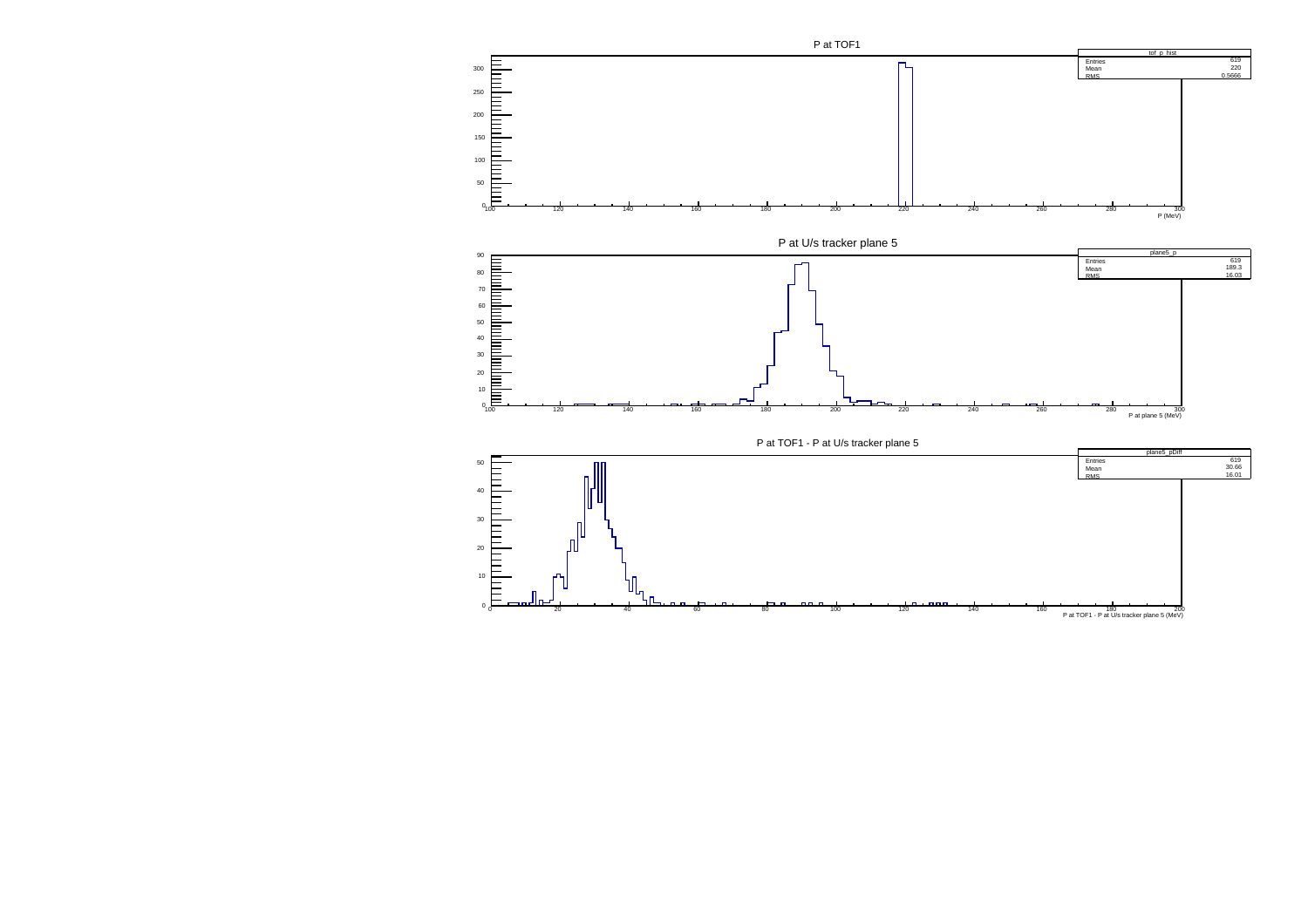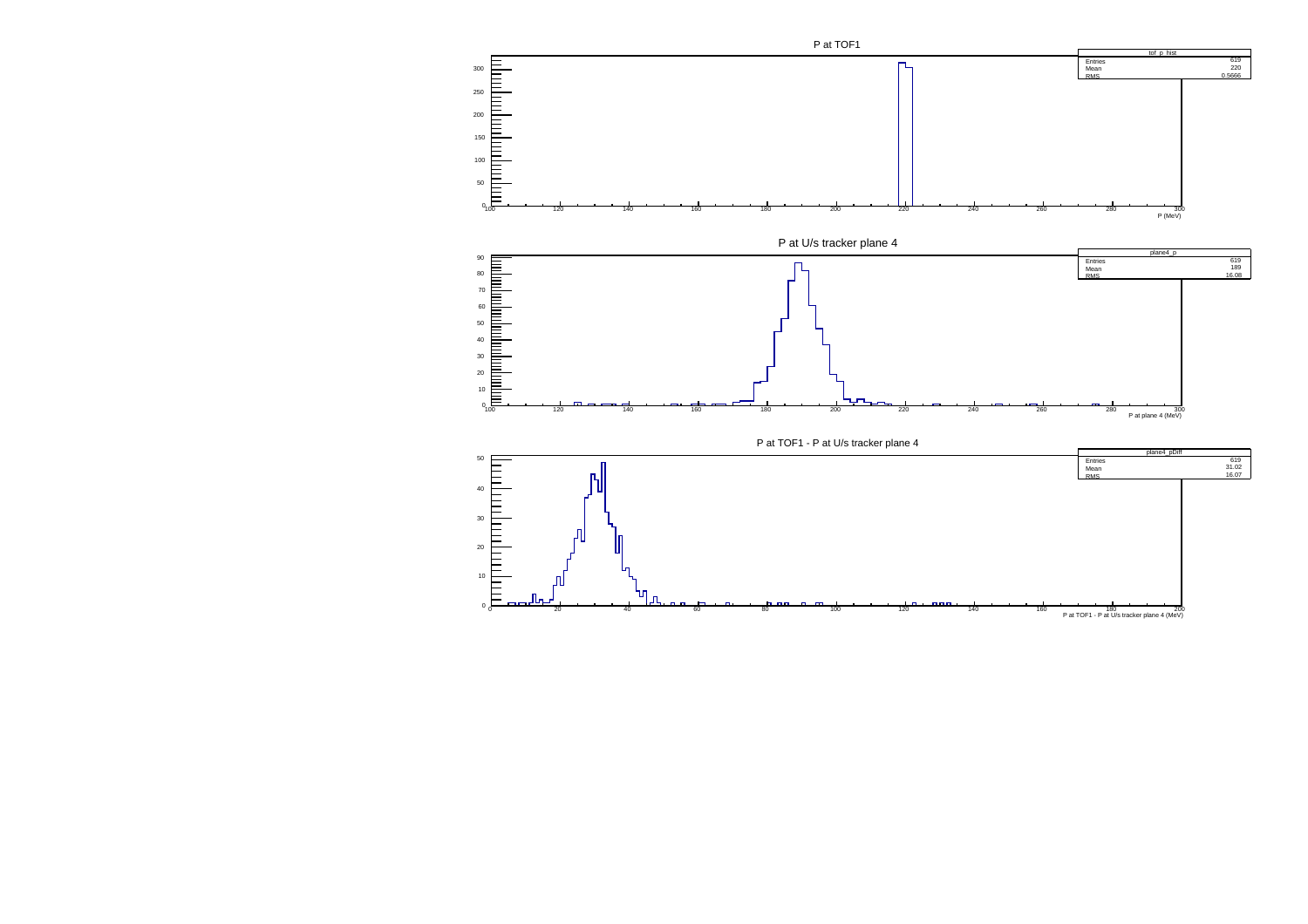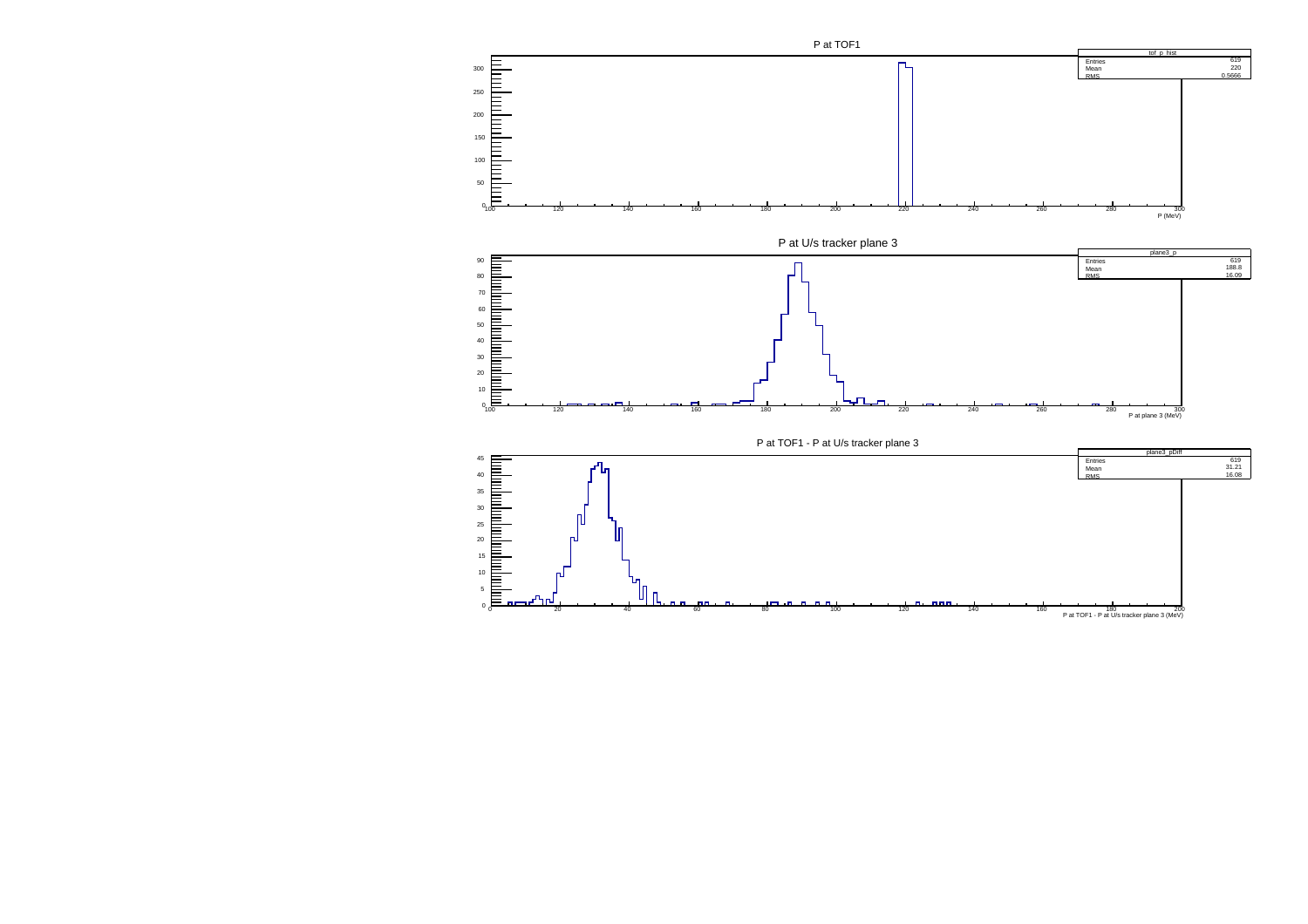